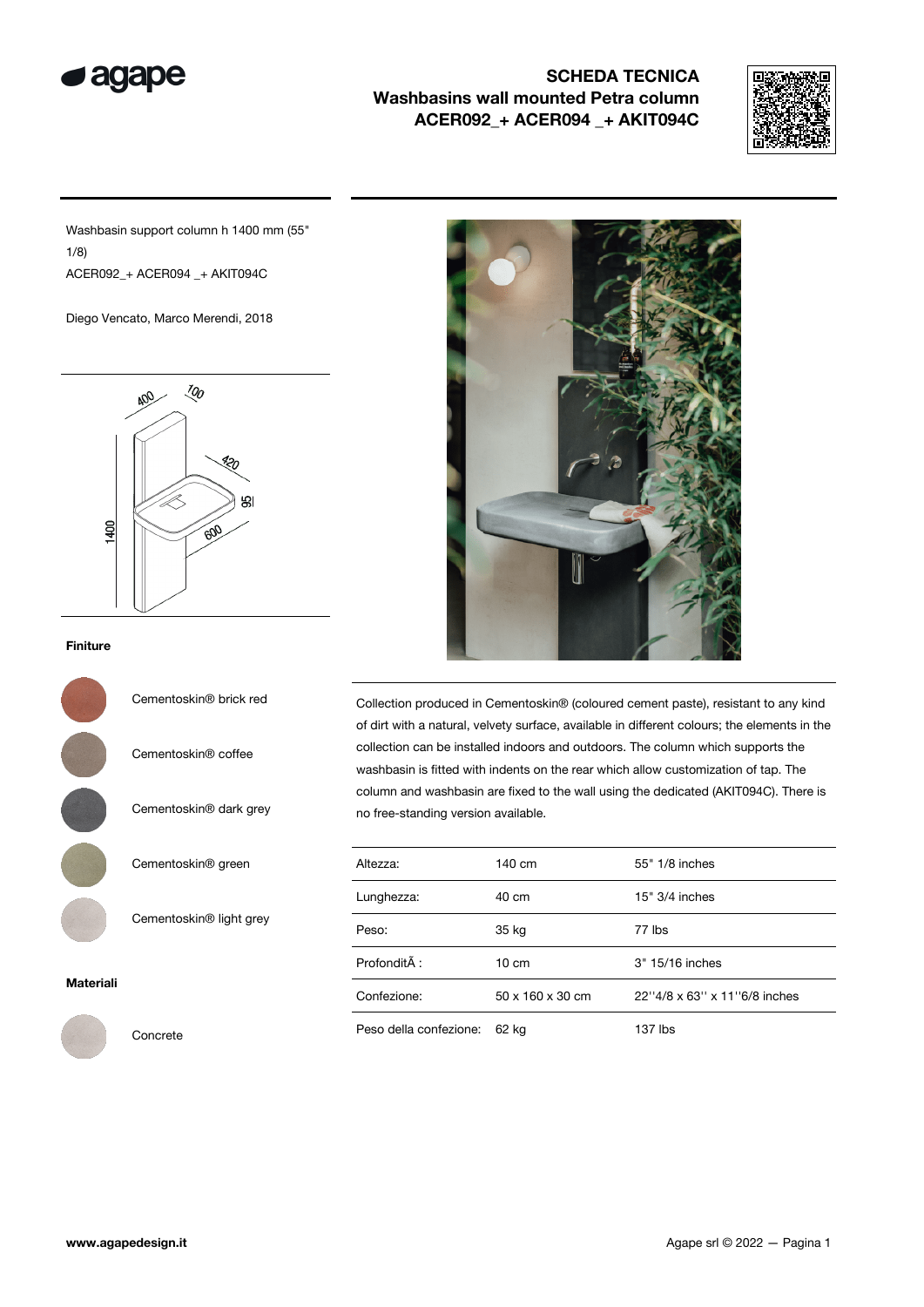

SCHEDA TECNICA Washbasins wall mounted Petra column ACER092\_+ ACER094 \_+ AKIT094C



Main dimensions